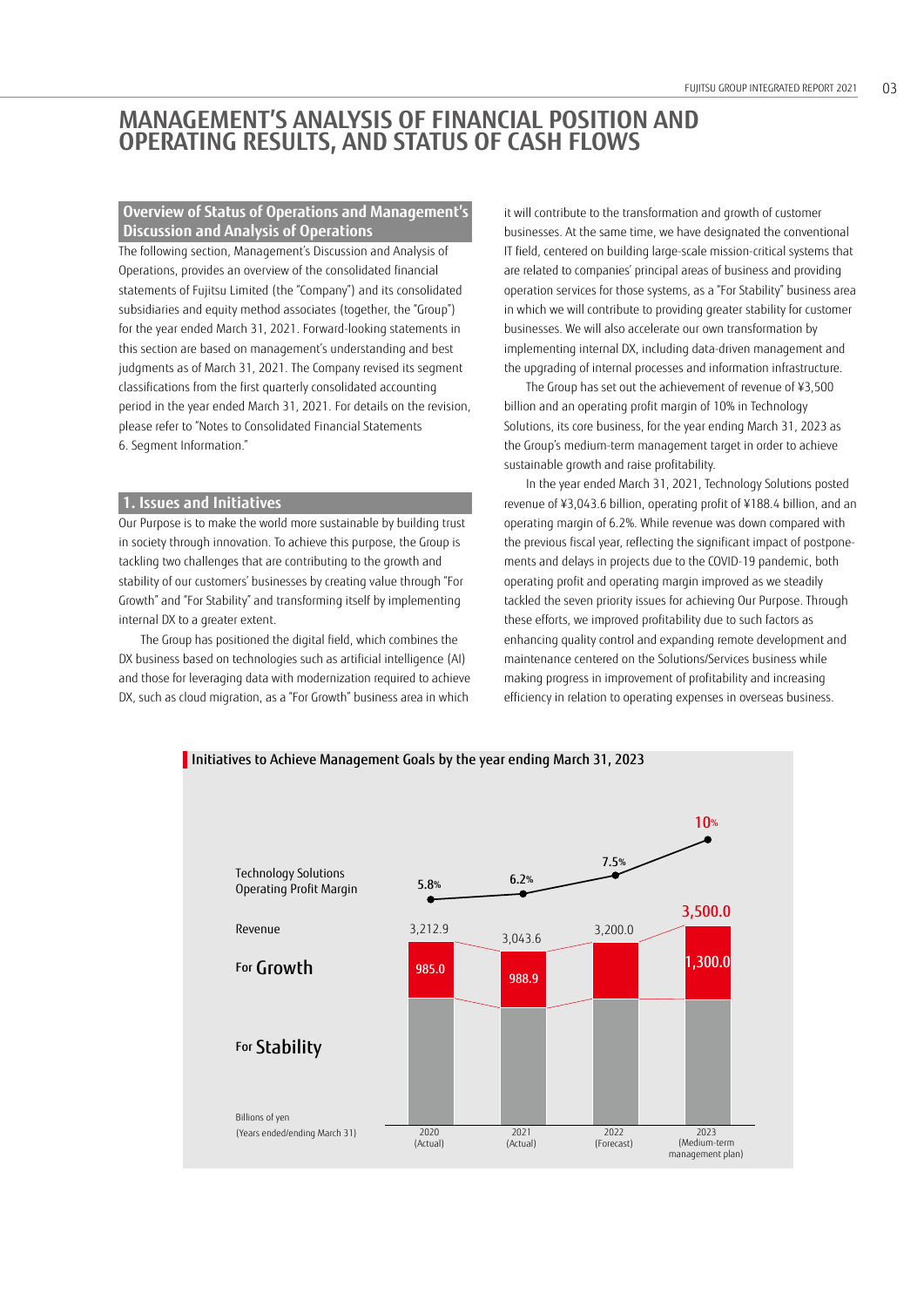### **Issues to be Addressed for Achieving Our Purpose and Progress Status**

#### Seven Priority Issues in Achieving Our Purpose



### **(1) Rebuilding our global business strategy**

In the year ended March 31, 2021, as globally uniform measures, we selected priority accounts and expanded offerings in line with our portfolio while endeavoring to improve our cost competitiveness by leveraging our Global Delivery Centers, which we deploy in eight countries across the world as offshore development bases, to promote the standardization and optimization of our service delivery. We will increase the number of employees at Global Delivery Centers to 20,000 by 2022 and plan to expand their operational scope, which has focused on application development in the past, to encompass the entire lifecycle of an IT system, including the design and operation phases.

In addition, we promoted business restructuring specific to each of our regions of operation. In Europe, we completed the revision of our product manufacturing structure, which included the closure of the Augsburg site in Germany, and the withdrawal from countries with low profitability. In the Americas, we embarked on business restructuring that encompassed our business systems. In Oceania, we identified focus markets based on their size and rate of growth and strengthened our organizational formation by industry in line with those factors. In Asia, meanwhile, we proceeded with the shift to a services business and identified priority areas while improving offerings matched to each of those areas.

#### **(2) Strengthening issue resolution capability in Japan**

In Japan, we established Fujitsu Japan Ltd. (hereinafter, "Fujitsu Japan") in October 2020 and launched full-fledged activities in April 2021 with a workforce of 11,000 employees in an effort to strengthen our organizational structure for contributing to the resolution of social issues in Japan.

We unified the contact points for customers in second-tier, midsized companies and SMEs in the private sector, local governments, and medical and educational institutions to Fujitsu Japan's operations in order to provide one-stop consulting and support services. We also divided the country into six areas and established responsible headquarters in each area. These moves enable us to accelerate the advancement of information and communication technology (ICT) for customers, the resolution of various social issues local communities are facing, and the creation of new businesses in each area of Japan.

#### **(3) Contributing to greater business stability**

We established the "Japan Global Gateway" in November 2020 as an organization designed to analyze business customs and needs specific to Japan in a form suited to offshore services and to expand the use of our Global Delivery Centers. To facilitate the Company's transformation into a company that is able to continuously deliver high- value-added IT services by Japan Global Gateway, we will aim to improve quality and productivity through thoroughgoing internal production, delivery skill enhancement, and standardization. In addition, the Company and Fujitsu Japan conducted an absorption-type merger with 15 SI Group companies in Japan in April 2021, integrating 11 of these companies into the Japan Global Gateway. Also, to further accelerate the transformation to a DX company, Fujitsu Laboratories was fully integrated into the Company. This move will drive innovation through the research and development of advanced technologies and offer the Company potential to further strengthen its technological strategic planning function by consolidating research and analysis functions dispersed throughout the Company. By consolidating strengths that had been dispersed in Group companies, we reinforced the Group's overall capabilities to contribute to our customers' greater business stability.

#### **(4) Becoming our customers' best DX partner**

We have strengthened frontline functions. Identifying latent customer needs using design thinking, the Group is working to develop business producers who can lead DX efforts by empathizing with customers. Approximately 3,700 employees in Japan have already taken the developing program. In addition, Ridgelinez Limited, which we launched in April 2020, provides consulting services aimed at realizing DX to a diverse range of customers already numbering approximately 300 companies, thereby promoting a unique business distinct from the Company with a focus on DX.

#### **(5) Enforcing data-driven management**

In order to transform itself, the Company promotes One Fujitsu initiatives, making uniform all important business operations underpinning the Group's business to complement its internal DX efforts. Under One Fujitsu, the Company has established the One ERP Project, standardizing management and operational processes for the entire Group while making use of the data analysis technology of Palantir Technologies Inc.—a partner in collaboration with the Company—to commit to predictive-model, data-driven management that collects and analyzes all data created internally immediately.

# **(6) DX talent development and productivity improvement**

We work on training DX talent actively by disseminating design thinking, unhampered by conventional ideas or precedent. Meanwhile, job-based human resource management and the "Work Life Shift" campaign, introduced in July 2020, are helping employees realize highly productive workstyles that enable them to exercise their capabilities.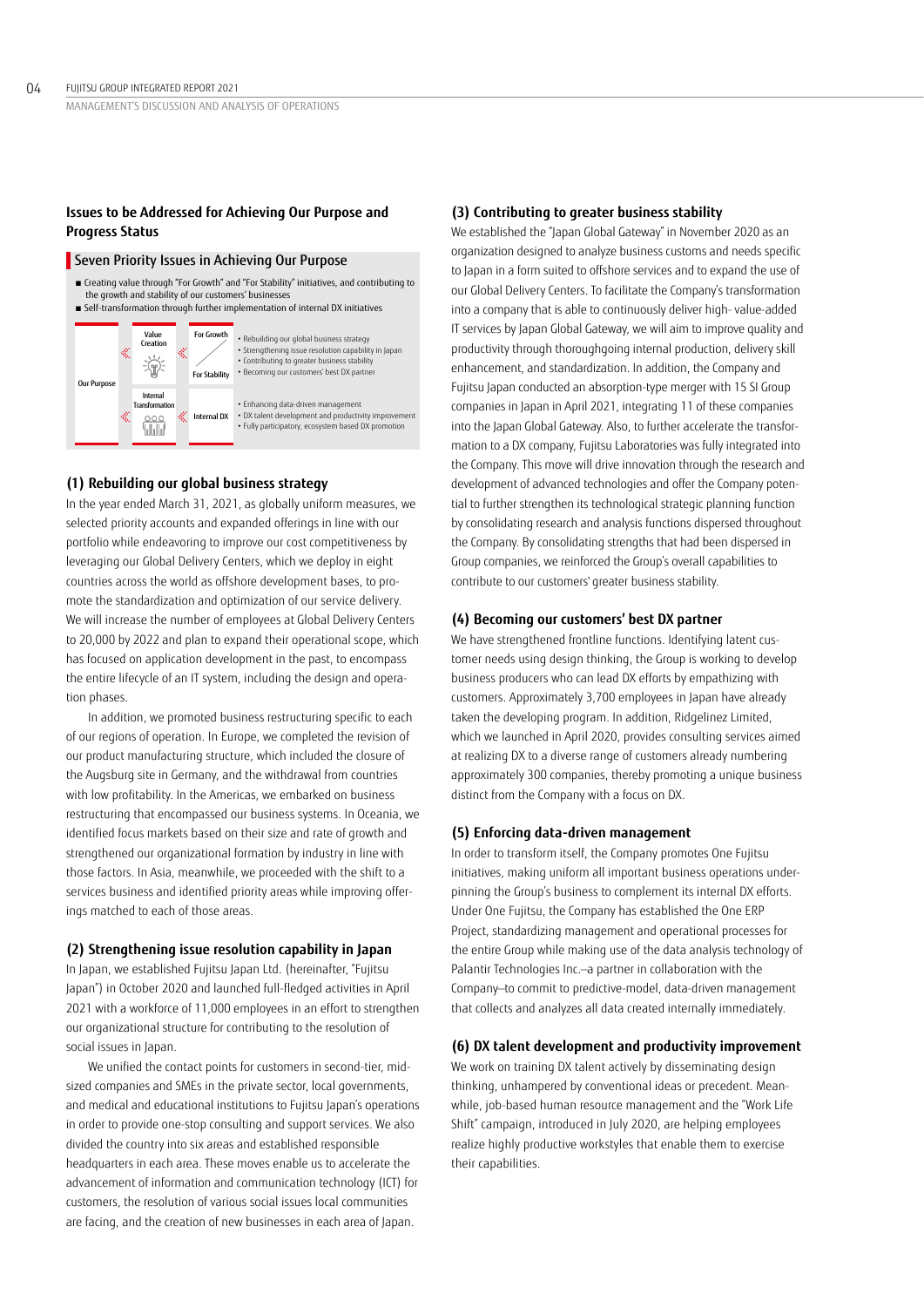#### **(7) Full participation and ecosystem-based DX promotion**

We launched Fujitsu Transformation (hereinafter, "FUJITRA") in July 2020 as a companywide DX project to transform internal operational processes and organizations as well as its corporate culture and climate. Under FUJITRA, DX officers appointed at specific business sites are responsible for communication functions among divisions with the aim of achieving cross-sectional transformation matching internal needs. This project currently promotes approximately 300 themes simultaneously.

### **Capital Allocation Policy**

#### **Capital Allocation Policy**

■ Generate ¥1 trillion in free cash flows and allocate them optimally to "Strategic growth investments" and "stable shareholder returns"over the 5 years leading up to the year ending March 31, 2025.

| Free Cash<br>Flow | $\gg$                              | Growth<br>Investments  | Value Creation<br>• Expand Key focus areas<br>· Enhance Services business<br>Internal Transformation<br>. Fostering talent development; Reforming the ways we work<br>· Enhancing data-driven management |
|-------------------|------------------------------------|------------------------|----------------------------------------------------------------------------------------------------------------------------------------------------------------------------------------------------------|
| (FCF)             | Þ.                                 | <b>ESG Initiatives</b> | • Environment • Regional communities • Sports                                                                                                                                                            |
|                   | Shareholder<br>Þ<br><b>Returns</b> |                        | · Generate stable share holders return<br>• Cash dividend increase by ¥20 for the year ended<br>March 31, 2021, set treasury stock plan for ¥50 billion                                                  |
|                   |                                    |                        | In terms of capital efficiency, the Company aims for sustaining growth of earnings per share.                                                                                                            |

With the aim of realizing its purpose and improving corporate value sustainably into the future, the Group has established a capital allocation policy that allocates in a well-balanced manner free cash flow generated through its business activities to strategic investments contributing to business growth and stable shareholder returns.

The Company seeks to generate ¥1 trillion in free cash flows over the five years leading up to the year ending March 31, 2025, based on a long-term perspective looking beyond the current medium-term management plan—set to conclude in the year ending March 31, 2023—that will contribute to its sustainable corporate growth. By optimally allocating the acquired funds to strategic growth investments and stable shareholder returns while maintaining a sound financial foundation, we will endeavor to expand our business and strengthen profitability as well as improving capital efficiency.

As for strategic growth investments, we will actively execute investments of between ¥500.0 billion and ¥600.0 billion over the five-year period leading up to the year ending March 31, 2025. Meanwhile, to realize growth in key focus areas centered on the digital field, such as AI and DX, we will carry out service-offering investment to create new values, strengthen the research and development to accelerate the innovation, expand consulting services to realize our customers' DX, and establish alliances with leading partners, etc. In addition, with the goal of encouraging its own transformation, the Company will carry out investments to that end, including acquiring and developing highly talented professionals, bolstering internal systems aimed at achieving data-driven management, and implementing workstyle reforms. Besides these efforts, we will also examine environmental, social, and governance

(ESG)-related investment, which will include development of solutions to address environmental issues such as global warming and social issues such as declining birthrate and aging population, and contributing to regional community through sports and other activities to strengthen the sustainability of our business.

As for shareholder returns, the Company will implement stable returns to shareholders over the medium to long term in line with the growth stages of its business profits and actively carry out flexible buybacks of its own shares, using internal reserves that have been reserved for a long time. Accordingly, we aim to return a total of between ¥400.0 billion and ¥500.0 billion to shareholders over the five years leading up to the year ending March 31, 2025.

The Group has long concentrated management resources in Technology Solutions, its core business, while building a robust financial foundation appropriate for a company supporting social infrastructure. We therefore believe we have at the present time secured a certain level of financial soundness. Going forward, with a focus on initiatives for raising capital efficiency, we will aim for a compound annual growth rate (CAGR) of 12% for companywide earnings per share (EPS) over the years leading up to the year ending March 31, 2025.

Free cashflows, growth investments, and shareholder returns for the year ended March 31, 2021 were ¥236.3 billion, ¥40.0 billion, and ¥60.0 billion, respectively. The projected amount for said items for the year ending March 31, 2022 will be ¥210.0 billion, ¥100.0 billion, and ¥93.1 billion, respectively.

#### **Impact of the COVID-19 Pandemic**

In the year ended March 31, 2021, COVID-19 brought about negative impacts of ¥146.9 billion on revenue and ¥48.2 billion on operating profit. In Japan, COVID-19 prompted postponements and delays in projects primarily in the first half of the year in private-sector businesses, such as industry and logistics, local government, healthcare, and other fields. Overseas, meanwhile, the Company was more seriously impacted than it was in Japan, as strict lockdowns continued.

Although it is unclear when the COVID-19 pandemic will end, the Company assumes that global economic activities will recover gradually from the year ending March 31, 2022. Nevertheless, in terms of the financial impact on the Group's business results, while certain countries, regions, and businesses may continue to be affected by COVID-19, the Company does not believe that the Group's business results will be significantly impacted.

With liquidity on hand at a level of ¥500.0 billion, the Group has sufficient solvency to address urgent demands for funds, when including its capacity to raise additional funds. Moreover, with an owners' equity ratio of approximately 45%, the Group has sufficient owners' equity. Based on these sound financial foundations, the Group believes that it will not experience any significant problems over the short term or medium to long term, such as in financing its operations, as a consequence of COVID-19.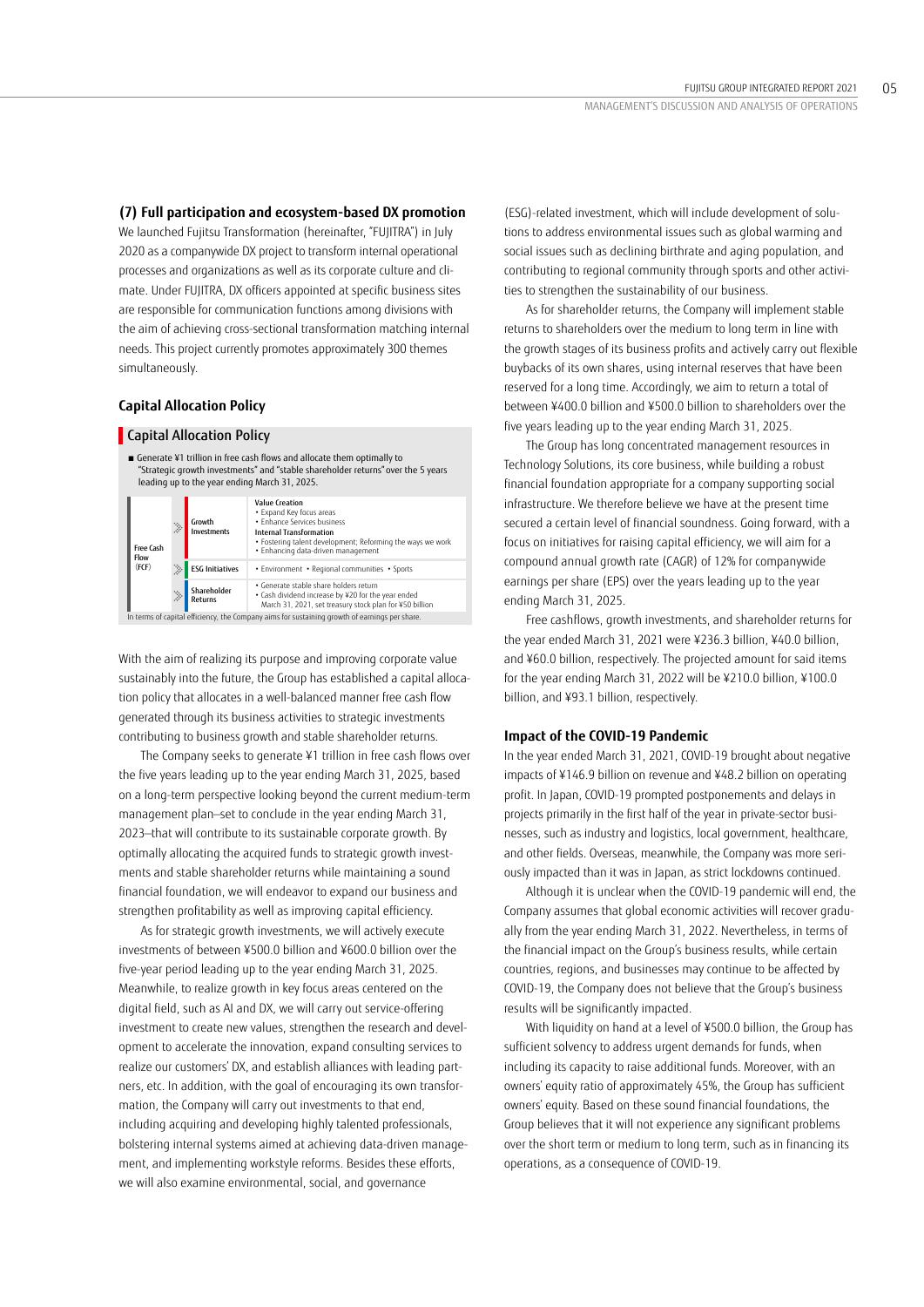MANAGEMENT'S DISCUSSION AND ANALYSIS OF OPERATIONS

### **2. Analysis of Results for the Year Ended March 31, 2021**

#### **Summarized Consolidated Statement of Profit or Loss**

|                                                                  |         |                       |         | (Billions of yen) |
|------------------------------------------------------------------|---------|-----------------------|---------|-------------------|
| Years ended March 31                                             | 2020    | 2021                  | change  | YoY Change<br>(%) |
| Revenue.                                                         | 3,857.7 | 3,589.7               | (268.0) | (6.9)             |
| Cost of sales.                                                   |         | $(2,748.4)$ (2,509.4) | 239.0   | (8.7)             |
| Gross profit                                                     | 1,109.3 | 1,080.2               | (29.0)  | (2.6)             |
| Selling, general and<br>administrative expenses.                 | (864.6) | (834.5)               | 30.1    | (3.5)             |
| Other income (expenses)                                          | (33.1)  | 20.5                  | 53.7    |                   |
| Operating profit.                                                | 211.4   | 266.3                 | 54.8    | 25.9              |
| Financial income (expenses)                                      | 2.2     | 10.2                  | 7.9     | 346.2             |
| Income from investments<br>accounted for using                   |         |                       |         |                   |
| the equity method, net                                           | 14.7    | 15.3                  | 0.5     | 3.6               |
| Profit before income taxes                                       | 228.5   | 291.8                 | 63.2    | 27.7              |
| Income tax expenses                                              | (68.2)  | (78.3)                | (10.0)  | 14.8              |
| Profit for the year attributable<br>to non-controlling interests | 0.2     | 10.8                  | 10.5    |                   |
| Profit for the year attributable<br>to owners of the parent      | 160.0   | 202.7                 | 42.6    | 26.7              |

#### **Reference: Financial Indicators**

|                                                                              |       |                   | (Yen)      |
|------------------------------------------------------------------------------|-------|-------------------|------------|
|                                                                              | 2020  | 2021              | YoY change |
| Gross profit margin                                                          | 28.8% | 30.1%             | 1.3%       |
| Operating profit margin                                                      | 5.5%  | 7.4%              | 1.9%       |
| Return on equity attributable to<br>owners of the parent (ROE)* <sup>1</sup> | 13.5% | 15.1%             | 1.6%       |
| $FPS*2$<br>.                                                                 |       | ¥791.20 ¥1,013.78 | 28.1%      |

 $*1$  ROE = Profit for the year attributable to owners of the parent  $\div$  [(Beginning balance of total equity attributable to owners of the parent (Owners' equity) + Ending balance of total equity attributable to owners of the parent (Owners' equity)) ÷ 2]

\*2 EPS = Basic earnings per share

The Group recorded net sales of ¥3,589.7 billion, operating profit of ¥266.3 billion, and net profit attributable to owners of the parent of ¥202.7 billion in the year ended March 31, 2021. In addition to the improved profitability of Technology Solutions, the increase in revenue and profitability of electronic components in Device Solutions as well as the profit from the transfer of Ubiquitous Solutions business, resulted in record-high operating profit and net profit.

#### **(1) Revenue**

Consolidated revenue for the year ended March 31, 2021 was ¥3,589.7 billion, a decrease of ¥268.0 billion, or 6.9%, year on year.

While revenue increased in the network business centered on fifth-generation (5G) base stations, and demand for electronic components remained at a high level due to the global expansion in demand for semiconductors, revenue was down overall. COVID-19 placed downward pressure on earnings to the extent of ¥146.9 billion. Moreover a fallback, primarily due to the absence of replacement demand for PCs seen in the year ended March 31, 2020 following the end of the support period for Windows 7, had a negative impact on earnings of ¥122.0 billion in Ubiquitous Solutions. In

addition, reorganization—including the removal of the Mie semiconductor plant and the mobile phone retail store business from the scope of consolidation coupled with the withdrawal from countries in Europe with low profitability and the product business in North America—had a negative impact on earnings of ¥93.6 billion.

For the year ended March 31, 2020, the average yen exchange rates against the US dollar, the euro, and the British pound were ¥106, ¥124, and ¥139, respectively, representing year-on-year appreciation of ¥3 against the dollar and year-on-year depreciation of ¥3 against the euro and ¥1 against the British pound. Currency exchange rate fluctuations had a positive impact on revenue of ¥4.5 billion year on year. The impact comprised fluctuations versus the US dollar that led to a decrease in revenue of ¥6.5 billion and fluctuations versus the euro and the British pound that led to increases in revenue of ¥9.8 billion, and ¥1.2 billion, respectively.

The overseas revenue ratio increased by 0.9 percentage point, to 32.7% year on year.

### **(2) Cost of sales, selling, general and administrative expenses, other income (expenses), and operating profit** For the year ended March 31, 2021, cost of sales totaled ¥2,509.4

billion; gross profit was ¥1,080.2 billion; and the gross profit margin was 30.1%, up 1.3 percentage points year on year.

Selling, general and administrative (SG&A) expenses were ¥834.5 billion, a decrease of ¥30.1 billion year on year, due primarily to a reduction in general expenses from promotion of the Work Life Shift initiative and greater efficiency in developing IA servers in the System Platforms business. On the other hand, we are also carrying out proactive investments for growth. In addition to investments to strengthen our service business and internal DX investments for data-driven management, we invested approximately ¥40 billion in growth, including the construction of a secure network environment and remodeling of our office environment to accelerate the Work Life Shift initiative. Of this, ¥15 billion was recorded as operating expenses.

Other income improved ¥53.7 billion to ¥20.5 billion. A one-time gain of ¥25.4 billion related to the transfer of the mobile phone sales agency business was recorded in the year ended March 31, 2021, while a cost of ¥6.4 billion was recorded for business model transformation, mainly related to the restructuring of domestic plants. The business model transformation expenses decreased significantly from the ¥23.4 billion recorded in the year ended March 31, 2020 and the major framework for business model transformation was completed in the year ended March 31, 2021. In Europe, in September 2020, as planned, the Augsburg site was closed and the manufacturing of servers and other equipment was transferred to an external manufacturing subcontractor. At the same time, we completed the consolidation of R&D functions that had been dispersed in Japan and overseas. We also completed our withdrawal from lowprofit countries as scheduled. In North America, we completed our withdrawal from the product business in the year ended March 31, 2021, as planned. From the beginning of the year ending March 31, 2022, we will receive the benefits from these business model transformation efforts throughout the year.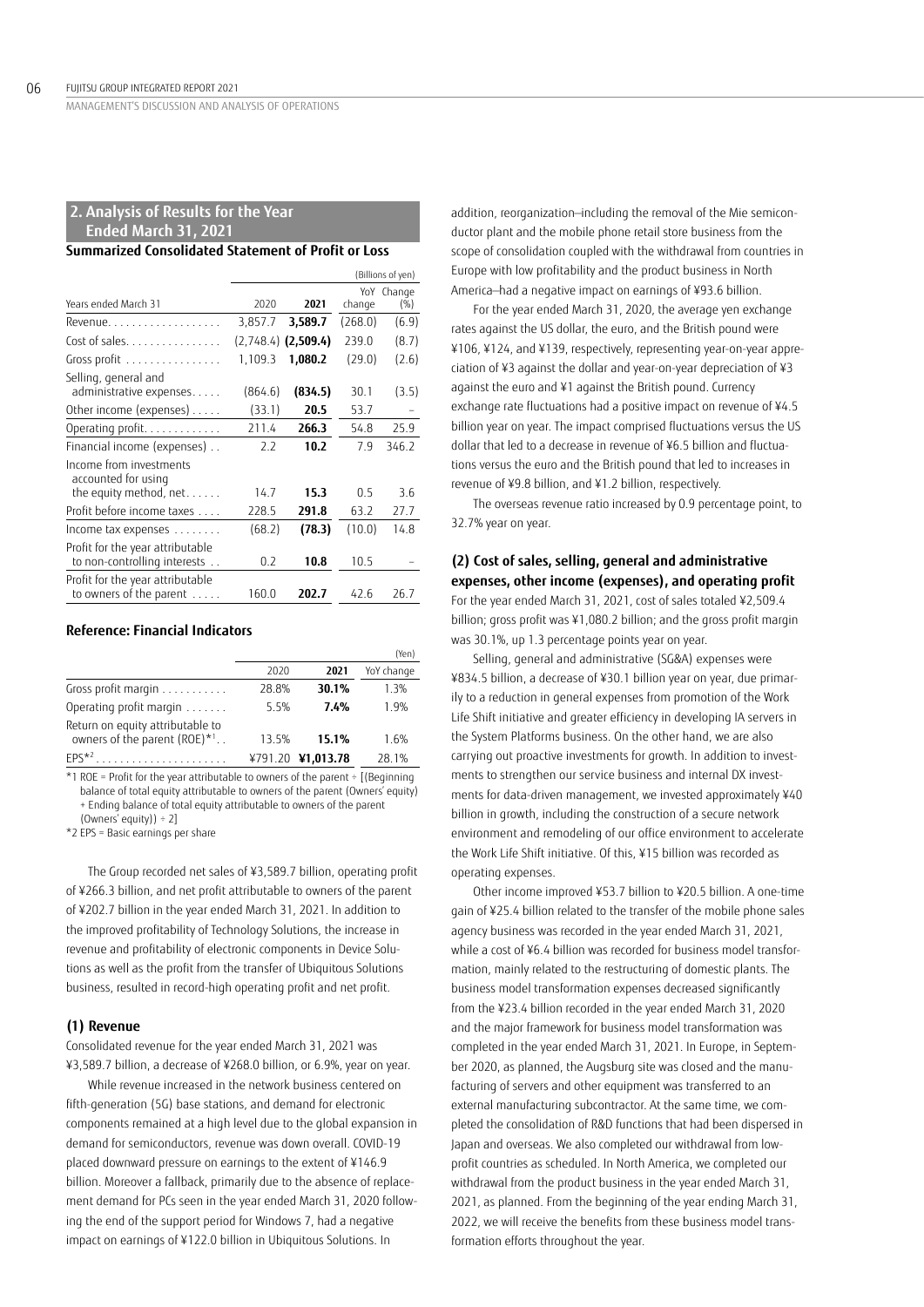As a result, operating profit amounted to ¥266.3 billion, an increase of ¥54.8 billion year on year. The operating profit margin was 7.4%, an increase of 1.9 percentage points year on year. On a basis that excludes special items such as business model transformation expenses, operating profit increased ¥18.9 billion year on year. In the year ended March 31, 2021, we saw decreases in operating profit of ¥48.2 billion stemming from the impact of COVID-19 and of ¥12.1 billion in Ubiquitous Solutions, reflecting the absence of replacement demand for PCs seen during the year ended March 31, 2020. However, these decreases were outweighed by increases in operating profit of ¥52.8 billion in Technology Solutions, due to such factors as an improvement in profitability centered on the services business and the increase in sales of 5G base stations in network business and of ¥26.4 billion in Device Solutions, which was supported by firm demand for semiconductors.

The impact of exchange rate fluctuations on operating profit increased ¥8.5 billion year on year. While the appreciation of the yen led to lower procurement costs of components denominated in U.S. dollars for products such as PCs and servers, export sales of electronic components denominated in U.S. dollars decreased. For the year ended March 31, 2021, the effect on operating profit of a fluctuation of ¥1 in the exchange rate for foreign currency would be a positive effect of approximately ¥3 billion for the US dollar and a negative effect of approximately ¥1 billion for the euro. There would be no effect for the British pound. In addition, in the case of certain European bases, fluctuations in the value of the euro versus the US dollar cause fluctuations in procurement costs for components and materials denominated in US dollars. For the year ended March 31, 2021, the effect on operating profit would be ¥1.3 billion if the euro/US dollar exchange rate was 0.01 higher.

# **(3) Financial income (expenses), income from investments accounted for using the equity method, net, and profit before income taxes**

Net financial income amounted to ¥10.2 billion, up ¥7.9 billion from the year ended March 31, 2020. Income from investments accounted for using the equity method, net, was ¥15.3 billion, an increase of ¥0.5 billion year on year. Profit before income taxes was ¥291.8 billion, an increase of ¥63.2 billion year on year, primarily reflecting the increase in operating profit.

### **(4) Income tax expenses, profit for the year, and profit for the year attributable to owners of the parent**

Profit for the year came to ¥213.5 billion, an increase of ¥53.1 billion year on year. Of profit for the year, profit for the year attributable to owners of the parent came to ¥202.7 billion, up ¥42.6 billion year on year. Profit attributable to non-controlling interests was ¥10.8 billion, rising ¥10.5 billion year on year. Income tax expenses were ¥78.3 billion, up ¥10.0 billion year on year due to an increase in taxable income. The tax burden on profit before income taxes decreased from 29.9% in the year ended March 31, 2020 to 26.8% in the year ended March 31, 2021.

ROE, calculated by dividing profit for the year attributable to owners of the parent by equity attributable to owners of the parent (owners' equity), was 15.1%, up 1.6 percentage points year on year due to the increase in profit for the year attributable to owners of the parent.

Based on an improvement in its financial condition for the year ended March 31, 2021, including the increases in profit attributable to owners of the parent and cash flow, and comprehensively taking into account considerations such as the business environment, the Company set the annual dividend for the year ended March 31, 2021 at ¥200 per share, up ¥20 from the year ended March 31, 2020, with the aim of increasing shareholder returns and improving capital efficiency. At the same time, the Company acquired ¥20.0 billion of treasury stock in the year ended March 31, 2021, thereby completing the acquisition of the maximum allowance of ¥50.0 billion for acquisition of treasury stock set in January 2020. As a result, the total return ratio, which is based on the sum of dividends and treasury stock acquisitions, was 29.6%.

# **(5) Total other comprehensive income for the year, net of taxes, and total comprehensive income for the year**

Total other comprehensive income for the year, net of taxes, was ¥63.5 billion. The impact of a rise in the market value of financial assets held was ¥30.9 billion, the impact of favorable translation adjustments of foreign subsidiaries resulting from the depreciation of the yen was ¥22 billion, and the impact of remeasurement of defined benefit plans was ¥7.8 billion. Total comprehensive income for the year, which combines profit for the year and other comprehensive income after taxes, came to ¥277.0 billion. Of total comprehensive income, total comprehensive income attributable to owners of the parent came to ¥264.9 billion, and total comprehensive income attributable to non-controlling interests was ¥12.1 billion.

### **(6) Segment information**

The reportable segments were consolidated into the three segments of "Technology Solutions," "Ubiquitous Solutions," and "Device Solutions," based on organizational structure and the characteristics of products and services. Technology Solutions consists of Solutions/ Services, which includes Solutions/SI such as construction of information and communication systems, cloud services, outsourcing and maintenance services; System Platforms, comprising system products, which cover mainly the servers and storage systems, and network products, which offer communications infrastructure, such as mobile phone base stations and optical transmission systems; International Regions Excluding Japan, which carry out solutions/services delivery in regions outside Japan; and Common, which includes investments to the entire Technology Solutions segment. Ubiquitous Solutions consists of client computing devices such as PCs. Device Solutions comprises electronic components such as semiconductor packages and batteries.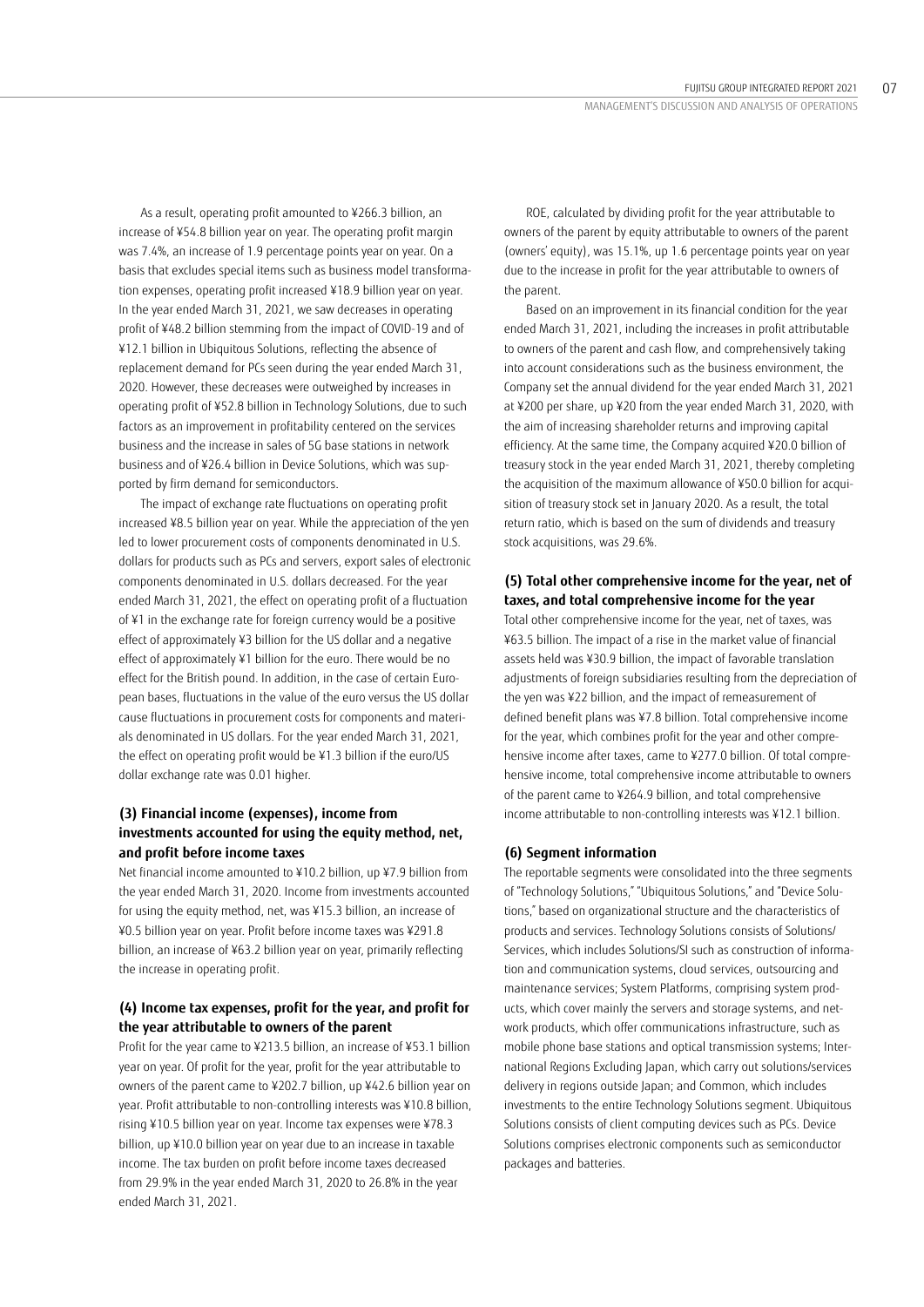MANAGEMENT'S DISCUSSION AND ANALYSIS OF OPERATIONS

Revenue (including intersegment revenue) and operating profit by segment for the year ended March 31, 2021 are shown as follows.

|                      |                                             |             |            |                                                                                                                                                                                                                         | (Billions of yen) |
|----------------------|---------------------------------------------|-------------|------------|-------------------------------------------------------------------------------------------------------------------------------------------------------------------------------------------------------------------------|-------------------|
|                      |                                             |             |            |                                                                                                                                                                                                                         | YoY Change        |
| Years ended March 31 |                                             | 2020        | 2021       |                                                                                                                                                                                                                         | (% )              |
|                      | Revenue.                                    | 3,212.9     | 3,043.6    | (169.2)                                                                                                                                                                                                                 | (5.3)             |
| Technology           | Operating profit                            | 187.9       | 188.4      | 0.5                                                                                                                                                                                                                     | 0.3               |
| Solutions            | [Operating profit                           |             |            |                                                                                                                                                                                                                         |                   |
|                      | $margin] \ldots \ldots$                     | [5.8%]      | [6.2%]     | change<br>[0.4%]<br>(117.0)<br>4.0<br>[0.9%]<br>18.4<br>13.7<br>$[2.0\%]$<br>(42.6)<br>7.7<br>[1.1%]<br>(28.0)<br>(24.9)<br>(120.6)<br>21.2<br>[8.5%]<br>(14.6)<br>33.0<br>[11.2%]<br>36.4<br>(268.0)<br>54.8<br>[1.9%] |                   |
|                      | Revenue.                                    | 1,883.0     | 1,765.9    |                                                                                                                                                                                                                         | (6.2)             |
| Solutions/           | Operating profit                            | 179.5       | 183.5      |                                                                                                                                                                                                                         | 2.2               |
| Services             | [Operating profit                           |             |            |                                                                                                                                                                                                                         |                   |
|                      | $margin] \ldots \ldots$                     | [9.5%]      | [10.4%]    |                                                                                                                                                                                                                         |                   |
|                      | Revenue.                                    | 647.0       | 665.4      |                                                                                                                                                                                                                         | 2.8               |
| System               | Operating profit                            | 27.4        | 41.2       |                                                                                                                                                                                                                         | 49.9              |
| Platforms            | Operating profit                            |             |            |                                                                                                                                                                                                                         |                   |
|                      | $margin] \ldots \ldots$                     | [4.2%]      | [6.2%]     |                                                                                                                                                                                                                         |                   |
| International        | Revenue.                                    | 766.3       | 723.7      |                                                                                                                                                                                                                         | (5.6)             |
| Regions              | Operating profit                            | 3.8         | 11.6       |                                                                                                                                                                                                                         | 199.3             |
| Excluding<br>Japan   | [Operating profit                           |             |            |                                                                                                                                                                                                                         |                   |
|                      | $margin] \ldots \ldots$                     | [0.5%]      | [1.6%]     |                                                                                                                                                                                                                         |                   |
| Common               | Revenue.                                    | (83.5)      | (111.5)    |                                                                                                                                                                                                                         |                   |
|                      | Operating profit                            | (22.9)      | (47.8)     |                                                                                                                                                                                                                         |                   |
|                      | Revenue                                     | 455.2       | 334.6      |                                                                                                                                                                                                                         | (26.5)            |
| Ubiquitous           | Operating profit                            | 26.7        | 48.0       |                                                                                                                                                                                                                         | 79.3              |
| Solutions            | [Operating profit                           |             |            |                                                                                                                                                                                                                         |                   |
|                      | $margin] \ldots \ldots$                     | [5.9%]      | [14.4%]    |                                                                                                                                                                                                                         |                   |
|                      | Revenue                                     | 308.4       | 293.8      |                                                                                                                                                                                                                         | (4.7)             |
| Device               | Operating profit                            | (3.2)       | 29.8       |                                                                                                                                                                                                                         |                   |
| Solutions            | [Operating profit                           |             |            |                                                                                                                                                                                                                         |                   |
|                      | $margin] \ldots \ldots$                     | $[(1.1\%)]$ | $[10.1\%]$ |                                                                                                                                                                                                                         |                   |
| Intersegment         |                                             |             |            |                                                                                                                                                                                                                         |                   |
| Elimination          | Revenue                                     | (118.8)     | (82.3)     |                                                                                                                                                                                                                         |                   |
|                      | Revenue.                                    | 3,857.7     | 3,589.7    |                                                                                                                                                                                                                         | (6.9)             |
| Consolidated         | Operating profit                            | 211.4       | 266.3      |                                                                                                                                                                                                                         | 25.9              |
|                      | Operating profit<br>$margin] \ldots \ldots$ | [5.5%]      | [7.4%]     |                                                                                                                                                                                                                         |                   |

#### (a) Technology Solutions

Revenue in the Technology Solutions segment was ¥3,043.6 billion, down 5.3% year on year, reflecting the impact of COVID-19. Operating profit was ¥188.4 billion, an increase of ¥0.5 billion year on year.

In Solutions/Services, revenue came to ¥1,765.9 billion, a decrease of 6.2% year on year. This decrease was attributable to the impact of COVID-19 and a fallback in the hardware-related business accompanying the end of the support period for Windows 7 in the year ended March 31, 2020. Operating profit was ¥183.5 billion, an increase of ¥4.0 billion year on year. This outcome stemmed from an improvement in profitability in Solutions/SI and operation and maintenance services, in addition to progress in increasing efficiency in relation to operating expenses, which offset the impact of the decline in revenue.

System Platforms posted revenue of ¥665.4 billion, up 2.8% year on year. Revenue increased due to the growth in demand for communication infrastructure such as 5G base stations in the network business, despite a decline in revenue for system products—including servers and storage systems—as a result of COVID-19. Operating profit stood at ¥41.2 billion, a year-on-year increase of ¥13.7 billion. This increase partly reflected increasing efficiency in our IA server development system globally, in addition to the effect of revenue expansion in the network business.

In International Regions Excluding Japan, revenue came to ¥723.7 billion, a decrease of 5.6% year on year. COVID-19 made more serious impact to overseas than in Japan within the Group, as strict lockdowns continued. Operating profit was ¥11.6 billion, an increase of ¥7.7 billion year on year. We grew operating profit due to the improvements in NWE (Northern & Western Europe) and Americas in addition to the impact of the decrease in business model transformation expenses centered on North America in the year ended March 31, 2020. We were able to offset the decline in revenue thanks to progress in improving profitability and increasing efficiency in relation to expenses, as the business model transformation efforts implemented thus far are taking effect.

Technology Solutions (Common) recorded an operating loss of ¥47.8 billion, with an increase in expenses of ¥24.9 billion year on year. The increase in investments for growth to accelerate internal DX and the Work Life Shift initiative had an impact of ¥15.2 billion, and the absence of profit from business transfers recorded in the year ended March 31, 2020 had an impact of ¥9.6 billion.

### (b) Ubiquitous Solutions

Revenue in the Ubiquitous Solutions segment came to ¥334.6 billion, a decrease of 26.5% year on year. Revenue declined due to the impact of the absence of replacement demand for PCs accompanying the end of the support period for Windows 7 seen in the year ended March 31, 2020, coupled with the impact of the transfer of the mobile phone retail store business in the year ended March 31, 2021. Operating profit came to ¥48.0 billion, an increase of ¥21.2 billion year on year. Excluding the profit of ¥25.4 billion stemming from special items such as the transfer of the mobile phone retail store business, operating profit declined ¥4.7 billion from the year ended March 31, 2020 due to the impact of the contraction in revenue.

#### (c) Device Solutions

Revenue in the Device Solutions amounted to ¥293.8 billion, down 4.7% year on year. While the impact of the transfer of the Mie Plant in the third quarter of the year ended March 31, 2020 led to this decline, revenue increased year on year on a basis that excludes the impact of this restructuring due to an expansion in demand for electronic components. Operating profit was ¥29.8 billion, a turnaround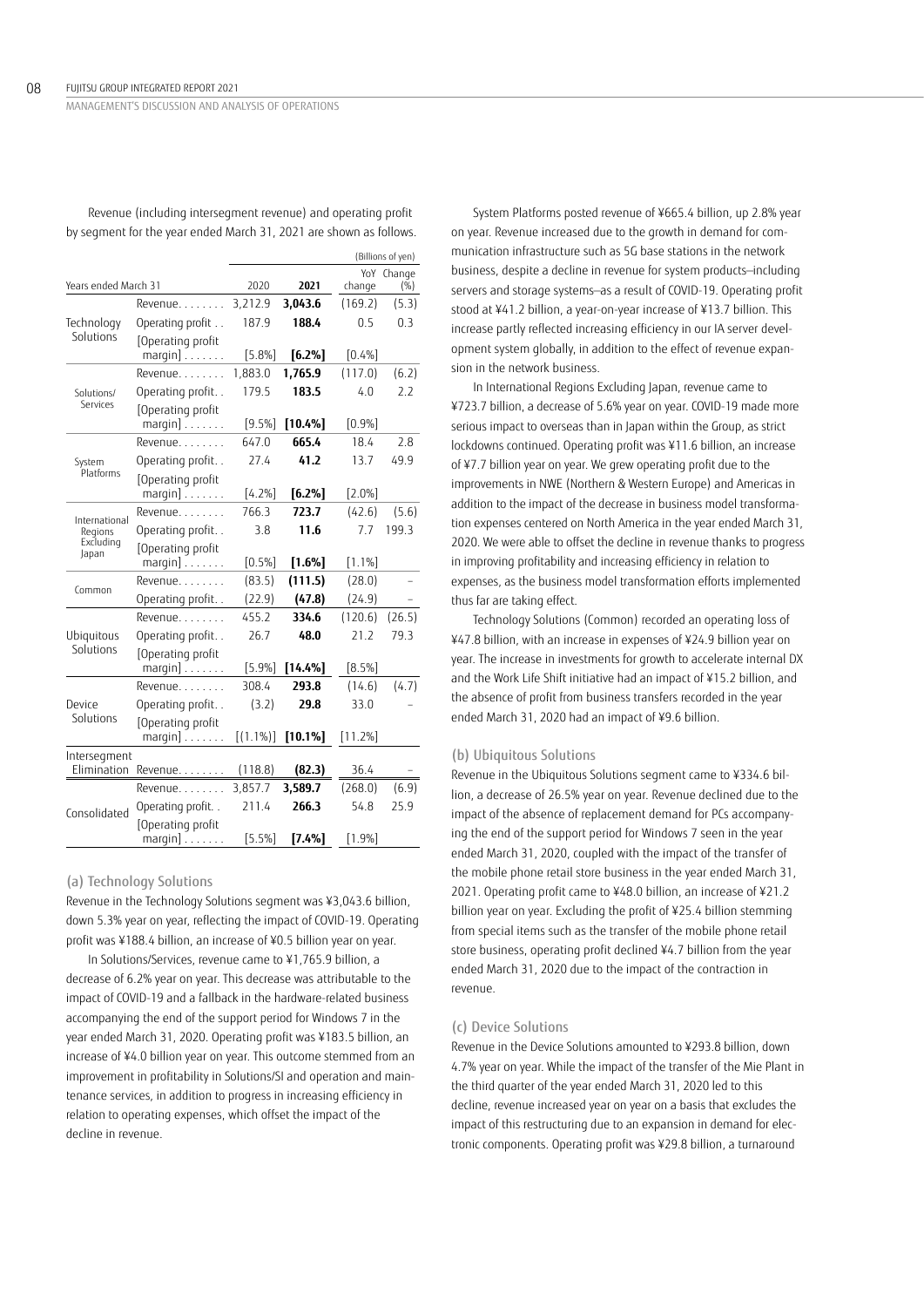of ¥33.0 billion from an operating loss in the year ended March 31, 2020. The turnaround resulted from the absence of expenses accompanying restructuring in the electronic components business recorded in the year ended March 31, 2020, which totaled ¥10.0 billion. Excluding this impact, operating profit increased ¥23.0 billion, reflecting favorable results from electronic components throughout the year due to the growth in demand for semiconductors.

# **(7) Business segment information (Revenue in Japan and outside Japan)**

|                          |                           |         |         |         | (Billions of yen)  |
|--------------------------|---------------------------|---------|---------|---------|--------------------|
| Years ended March 31     |                           | 2020    | 2021    | change  | YoY Change<br>(% ) |
|                          | $Re$ venue                | 3,212.9 | 3,043.6 | (169.2) | (5.3)              |
| Technology<br>Solutions  | Japan                     | 2,304.2 | 2,193.4 | (110.8) | (4.8)              |
|                          | Outside Japan             | 908.6   | 850.1   | (58.4)  | (6.4)              |
|                          | Revenue                   | 1,883.0 | 1,765.9 | (117.0) | (6.2)              |
| Solutions/<br>Services   | Japan                     | 1,838.8 | 1,725.2 | (113.5) | (6.2)              |
|                          | Outside Japan             | 44.1    | 40.7    | (3.4)   | (7.8)              |
|                          | Revenue                   | 647.0   | 665.4   | 18.4    | 2.8                |
| System<br>.<br>Platforms | $Japan \ldots$            | 529.5   | 537.0   | 7.5     | 1.4                |
|                          | Outside Japan             | 117.5   | 128.4   | 10.9    | 9.3                |
| International            | Revenue                   | 766.3   | 723.7   | (42.6)  | (5.6)              |
| Regions<br>Excluding     | Japan                     | 1.1     | 0.4     | (0.6)   | (58.6)             |
| Japan                    | Outside Japan             | 765.2   | 723.2   | (42.0)  | (5.5)              |
| Common                   | Revenue.                  | (83.5)  | (111.5) | (28.0)  |                    |
|                          | Revenue.                  | 455.2   | 334.6   | (120.6) | (26.5)             |
| Ubiquitous<br>Solutions  | Japan                     | 323.4   | 224.6   | (98.8)  | (30.6)             |
|                          | Outside Japan             | 131.8   | 109.9   | (21.8)  | (16.6)             |
|                          | Revenue                   | 308.4   | 293.8   | (14.6)  | (4.7)              |
| Device<br>Solutions      | Japan                     | 112.1   | 75.8    | (36.2)  | (32.3)             |
|                          | Outside Japan             | 196.3   | 217.9   | 21.6    | 11.0               |
| Intersegment             |                           |         |         |         |                    |
| Flimination              | Revenue.                  | (118.8) | (82.3)  | 36.4    |                    |
|                          | Revenue.                  | 3,857.7 | 3,589.7 | (268.0) | (6.9)              |
|                          | Japan                     | 2,629.2 | 2,417.6 | (211.6) | (8.1)              |
| Consolidated             | Outside Japan             | 1,228.5 | 1,172.0 | (56.4)  | (4.6)              |
|                          | Overseas<br>revenue ratio | 31.8%   | 32.7%   | 0.9%    |                    |

### **(8) Financial information for International Regions Excluding Japan**

One of the Group's management priorities is to increase revenue and raise profitability on a global basis. Accordingly, financial information for International Regions Excluding Japan, which is included in the Technology Solutions segment, is important to the Group's business management and is useful for shareholders and investors in understanding the Group's financial overview.

|                      |                                                        |        |           |                 | (Billions of yen) |
|----------------------|--------------------------------------------------------|--------|-----------|-----------------|-------------------|
| Years ended March 31 |                                                        | 2020   | 2021      |                 | YoY Change        |
|                      | Revenue.                                               | 356.0  | 347.8     | change<br>(8.1) | (%)<br>(2.3)      |
|                      |                                                        |        |           |                 |                   |
| <b>NWF</b>           | Operating profit                                       | 4.7    | 5.3       | 0.6             | 12.5              |
|                      | Operating profit<br>$margin] \ldots \ldots$            | [1.3%] | $[1.6\%]$ | [0.3%]          |                   |
|                      | Revenue                                                | 171.6  | 1,70.4    | (1.1)           | (0.7)             |
| <b>CFF</b>           | Operating profit                                       | 10.8   | 5.3       | (5.5)           | (50.5)            |
|                      | Operating profit<br>$margi n] \ldots \ldots$           | [6.3%] | [3.2%]    | $[(3.1\%)]$     |                   |
|                      | Revenue.                                               | 66.6   | 50.7      | (15.9)          | (23.9)            |
|                      | Operating profit                                       | (17.4) | (5.4)     | 11.9            |                   |
| Americas             | Operating profit<br>margin] [(26.2%)] <b>[(10.8%)]</b> |        |           | $[15.4\%]$      |                   |
|                      | Revenue                                                | 86.4   | 79.8      | (6.5)           | (7.6)             |
| Asia                 | Operating profit                                       | 2.3    | 2.6       | 0.2             | 9.6               |
|                      | [Operating profit<br>margin] $\ldots \ldots$           | [2.8%] | [3.3%]    | [0.5%]          |                   |
|                      | Revenue                                                | 74.5   | 74.3      | (0.2)           | (0.3)             |
| Oceania              | Operating profit                                       | 2.0    | 1.7       | (0.2)           | (11.8)            |
|                      | Operating profit<br>$margin] \ldots \ldots$            | [2.7%] | $[2.4%]$  | $[(0.3\%)]$     |                   |
| Others               | Revenue                                                | 11.0   | 0.4       | (10.5)          |                   |
|                      | Operating profit                                       | 1.2    | 1.9       | 0.6             |                   |
| International        | Revenue                                                | 766.3  | 723.7     | (42.6)          | (5.6)             |
| Regions              | Operating profit                                       | 3.8    | 11.6      | 77              | 199.4             |
| Excluding<br>Japan   | Operating profit<br>$margin] \ldots \ldots$            | [0.5%] | $[1.6\%]$ | $[1.1\%]$       |                   |

### (a) NWE (Northern & Western Europe)

The NWE region includes the United Kingdom, Ireland, and other countries in Northern and Western Europe. Revenue in the region was ¥347.8 billion, a decrease of 2.3% year on year. Operating profit came to ¥5.3 billion, up ¥0.6 billion year on year. The increase in operating profit reflected progress in improving profitability in the services business and the impact of yen depreciation, which outweighed the significant impact of the COVID-19 pandemic centered on the United Kingdom and Northern Europe.

#### (b) CEE (Central & Eastern Europe)

The CEE region includes Germany, Switzerland, Austria, and countries in Eastern Europe. Revenue came to ¥170.4 billion, down 0.7% year on year. Operating profit stood at ¥5.3 billion, a decline of ¥5.5 billion year on year. In the CEE region, we closed the Augsburg site in Germany and created a structure for the transfer of manufacturing to an electronics manufacturing service by September 2020 while completing our withdrawal from countries with low profitability.

#### (c) Americas

The Americas region comprises countries including the United States, Canada, Brazil, and Mexico. Revenue amounted to ¥50.7 billion, down 23.9% from the year ended March 31, 2020 due to the impact of our withdrawal from the products and maintenance services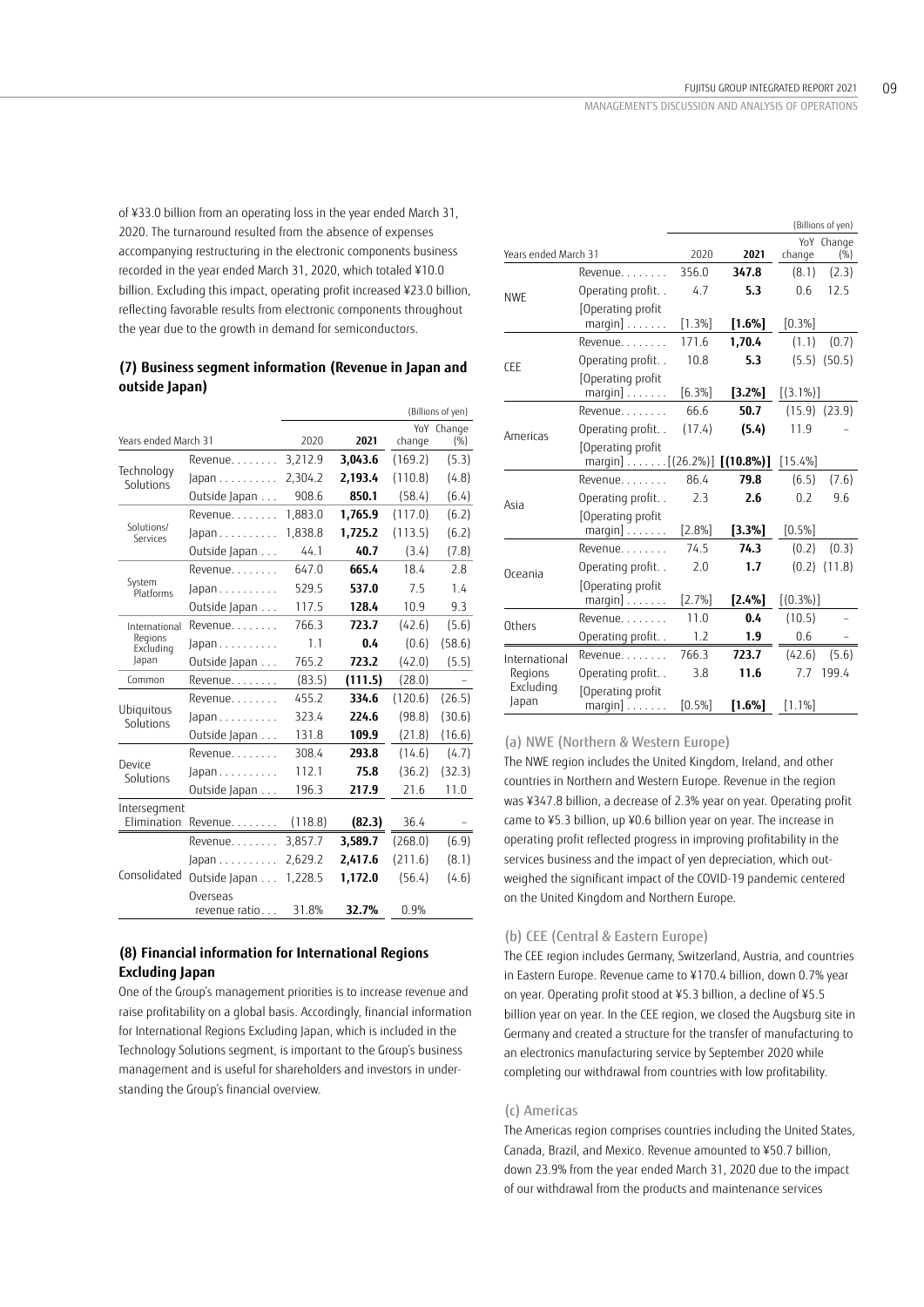MANAGEMENT'S DISCUSSION AND ANALYSIS OF OPERATIONS

businesses. This region recorded an operating loss of ¥5.4 billion, an improvement of ¥11.9 billion year on year. While the impact of the absence of business model transformation expenses recorded in the year ended March 31, 2020 contributed to this improvement, we were able to reduce the operating loss by steadily withdrawing from the low-profit products business, strengthening our services business, which has a high profit margin, and making progress in increasing efficiency in relation to operating expenses. Looking ahead, we plan to steadily improve profitability by concentrating on projects with high profit margins centered on the digital field while increasing delivery efficiency and standardization.

### (d) Asia

The Asia region includes various Southeast Asian countries such as Singapore as well as encompassing China, South Korea, Hong Kong, and Taiwan. Revenue in this region stood at ¥79.8 billion, a decrease of 7.6% year on year. Operating profit was ¥2.6 billion, a year-on-year increase of ¥0.2 billion. While the impact of COVID-19 led to a decline in revenue, this was offset by increasing efficiency in relation to operating expenses and other factors.

#### (e) Oceania

The Oceania region includes Australia and New Zealand. Revenue was ¥74.3 billion, edging down 0.3% year on year. Operating profit amounted to ¥1.7 billion, a decline of ¥0.2 billion year on year. The decrease in revenue was due in part to the absence of large-scale business projects seen in the year ended March 31, 2020.

# **3. Assets, Liabilities, and Equity**

**Summarized Consolidated Statement of Financial Position**

|                                                                       |         |         | (Billions of yen) |
|-----------------------------------------------------------------------|---------|---------|-------------------|
| At March 31                                                           | 2020    | 2021    | YoY<br>change     |
| Assets                                                                |         |         |                   |
| Current assets                                                        | 1,891.1 | 1,873.0 | (18.0)            |
| Non-current assets                                                    | 1,296.3 | 1,317.1 | 20.7              |
| Total assets                                                          | 3,187.4 | 3,190.2 | 2.7               |
| Liabilities                                                           |         |         |                   |
| Current liabilities                                                   | 1,365.6 | 1,289.4 | (76.1)            |
| Non-current liabilities                                               | 473.4   | 353.8   | (119.5)           |
| Total liabilities.                                                    | 1,839.0 | 1,643.3 | (195.7)           |
| Equity                                                                |         |         |                   |
| Total equity attributable to owners<br>of the parent (Owners' equity) | 1,240.9 | 1,450.1 | 209.1             |
| Equity attributable to<br>non-controlling interests                   | 107.4   | 96.7    | (10.7)            |
| Total equity                                                          | 1,348.4 | 1,546.9 | 198.4             |
| Total liabilities and equity.                                         | 3,187.4 | 3,190.2 | 2.7               |
| Cash and cash equivalents                                             | 451.8   | 481.8   | 29.9              |
| Interest-bearing loans                                                | 405.5   | 316.3   | (89.2)            |
|                                                                       | 46.2    | 165.5   | 119.2             |

Notes: 1. Owners' equity = Total equity attributable to owners of the parent

2. Interest-bearing loans include bonds, borrowings, and lease liabilities.

3. Net cash = Cash and cash equivalents – Interest-bearing loans

#### **Reference: Financial Indicators**

| At March 31                                                                                           | 2020  | 2021  | YoY<br>change |
|-------------------------------------------------------------------------------------------------------|-------|-------|---------------|
| Equity attributable to owners of<br>the parent ratio<br>(Owners' equity ratio) $\ldots \ldots \ldots$ | 38.9% | 45.5% | 6.6%          |
| D/E ratio (Times)                                                                                     | 0.33  | 0.22  | (0.11)        |
|                                                                                                       |       |       |               |

Notes: 1. Owners' equity ratio = Total equity attributable to owners of the parent (Owners' equity) ÷ Total assets

2. D/E ratio = Interest-bearing loans ÷ Total equity attributable to owners of the parent (Owners' equity)

Consolidated total assets as of March 31, 2021 stood at ¥3,190.2 billion, an increase of ¥2.7 billion compared with March 31, 2020. Current assets decreased ¥18.0 billion compared with March 31, 2020, to ¥1,873.0 billion. The trade receivables balance declined due to the impact of the contraction in revenue as a result of factors that included the impact of COVID-19. Cash and cash equivalents were up ¥29.9 billion compared with March 31, 2020, to ¥481.8 billion. Non-current assets increased ¥20.7 billion compared with March 31, 2020, to ¥1,317.1 billion due to the rise in price of cross-shareholdings included in other investments.

Total liabilities amounted to ¥1,643.3 billion, a decrease of ¥195.7 billion compared with March 31, 2020. Interest-bearing loans, which consist of current liabilities and non-current liabilities, corporate bonds, borrowings, and lease liabilities, totaled ¥316.3 billion, down ¥89.2 billion compared with March 31, 2020. This decrease was due in part to the partial redemption of corporate bonds and efforts to repay borrowings. As a result, the D/E ratio was 0.22 times, a drop of 0.11 point compared with March 31, 2020. Net cash, which is cash and cash equivalents minus interest-bearing loans, was ¥165.5 billion, up ¥119.2 billion compared with March 31, 2020. In addition, the funded status of the employee defined benefit plans in Japan improved thanks to the rise in share price, the defined benefit obligation decreased ¥40.3 billion compared with March 31, 2020.

Total equity was ¥1,546.9 billion, an increase of ¥198.4 billion compared with March 31, 2020. Retained earnings was ¥909.1 billion, an increase of ¥173.2 billion compared with March 31, 2020. This increase resulted in part from the recording of ¥202.7 billion in profit for the year attributable to owners of the parent. Other components of equity increased ¥52.2 billion compared with March 31, 2020, to ¥54.6 billion. This was due to an increase in the foreign currency translation adjustments of subsidiaries outside Japan because of yen depreciation and a rise in the valuation of securities held. Meanwhile, treasury stock was negative ¥79.4 billion. Holdings increased following the acquisition of ¥20.0 billion of treasury stock in the year ended March 31, 2021 as a shareholder return measure. As a result, total equity attributable to owners of the parent (owners' equity) was ¥1,450.1 billion. The equity attributable to owners of the parent (owners' equity) ratio was 45.5%, an increase of 6.6 percentage points compared with March 31, 2020.